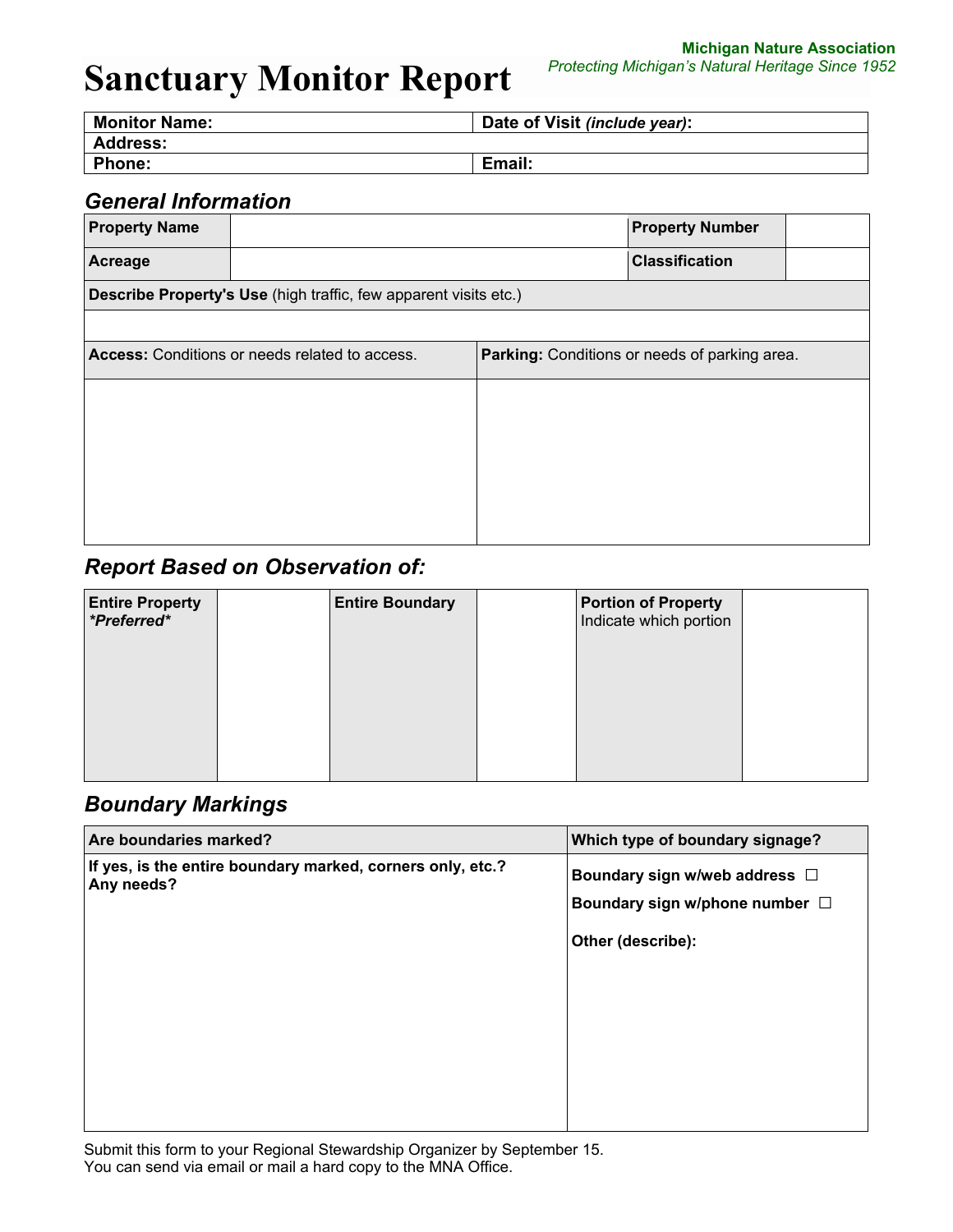# *Do You Need Additional Signs Mailed to You?*

| Sign type:                                          | <b>Number requested:</b> |
|-----------------------------------------------------|--------------------------|
| Boundary signs                                      |                          |
| Trail diamonds (blue, yellow, purple, green, white) |                          |
| <b>Sanctuary Rules</b>                              |                          |
| Please Respect this Nature Sanctuary                |                          |
| No Hunting                                          |                          |
| No Motorized Vehicles                               |                          |
| No Dumping                                          |                          |
| <b>MNA Access</b>                                   |                          |
| Do Not Mow or Spray                                 |                          |
| No Pets Permitted                                   |                          |
| Other (please describe):                            |                          |

### **Trails** How many trails?

| <b>Trail Markings:</b><br>How are they marked? What color? | <b>Conditions:</b> | Needs related to trails, signage,<br>boardwalks, etc.: |
|------------------------------------------------------------|--------------------|--------------------------------------------------------|
|                                                            |                    |                                                        |
|                                                            |                    |                                                        |
|                                                            |                    |                                                        |
|                                                            |                    |                                                        |
|                                                            |                    |                                                        |
|                                                            |                    |                                                        |

#### **Structures** How many structures?

| <b>Please Describe:</b> | <b>Condition/Needs:</b> |
|-------------------------|-------------------------|
|                         |                         |
|                         |                         |
|                         |                         |
|                         |                         |
|                         |                         |
|                         |                         |
|                         |                         |
|                         |                         |

Submit this form to your Regional Stewardship Organizer by September 15. You can send via email or mail a hard copy to the MNA Office.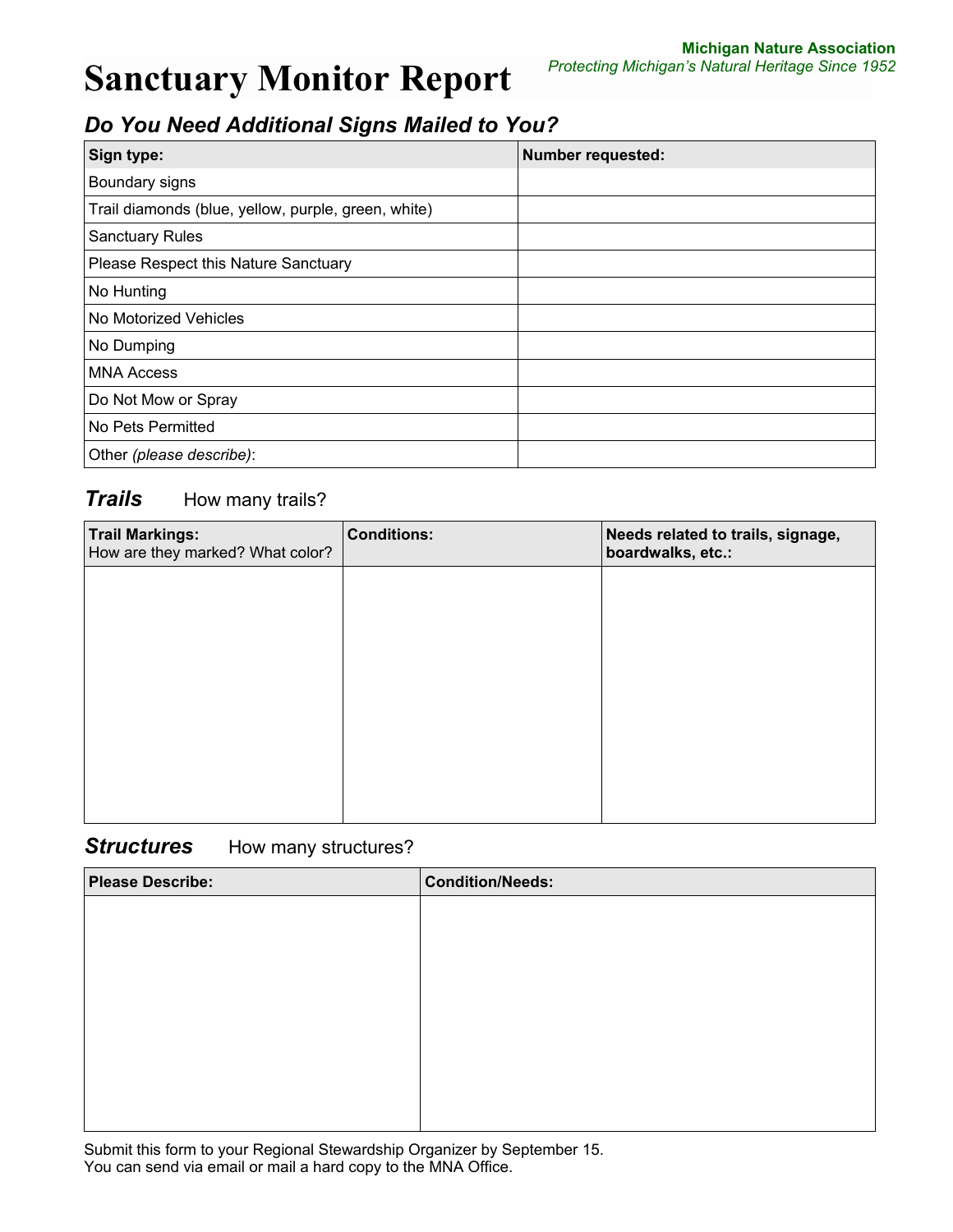## *Violations*

| Vandalism                     | <b>Dumping</b> | <b>Plant Removal</b> |  |
|-------------------------------|----------------|----------------------|--|
| <b>Hunting/Poaching</b>       | <b>ORV</b>     | <b>Other</b>         |  |
| <b>Explain Circumstances:</b> |                |                      |  |
|                               |                |                      |  |
|                               |                |                      |  |
|                               |                |                      |  |
|                               |                |                      |  |
|                               |                |                      |  |
|                               |                |                      |  |
|                               |                |                      |  |
|                               |                |                      |  |
|                               |                |                      |  |
|                               |                |                      |  |
|                               |                |                      |  |
|                               |                |                      |  |

## *Flora & Fauna*

**Please share any observations of interest, particularly rare species or invasive species concerns** (attach additional pages if needed)**:**